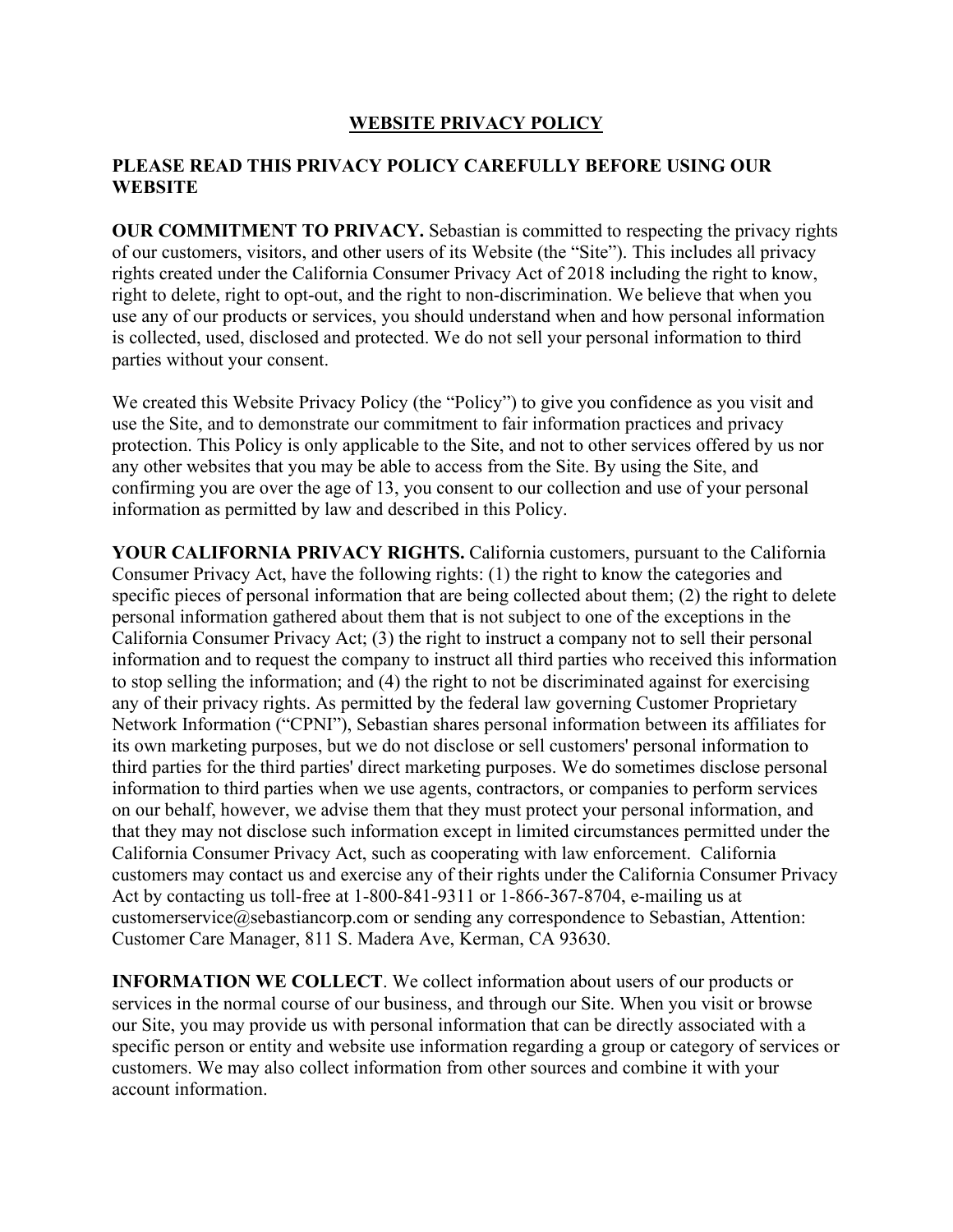**Website Information.** Our web servers automatically receive certain types of information when you use our Site, for example, your domain name and IP address(es), date and time of visits, the type of browser you use, the website from which your visit originated, page visits, time spent on web pages, and other similar website "traffic data." No personal information about you is revealed in this process. We do not set any personally identifiable information in cookies. We only use cookies to collect website usage information so that we can determine how to improve our Site, complete transactions you request, and track your selections in order to make appropriate recommendations about our products and services. You can generally choose whether to accept cookies by changing the settings on your website browser. However, if you choose to disable this function, your experience at our Site may be diminished and some features may not work as they were intended.

**USE AND SHARING OF PERSONAL AND AGGREGATE INFORMATION.** We use your personal and website use information in order to provide optimal customer service, engage in our business activities, and inform you about other products or services.

**Use of Personal Information.** We do not sell your personal information to third parties without your consent. We may use your personal information to verify your identity, check your qualifications for services, or to follow up with transactions initiated on the Site. We may also use your contact information to send you additional information about our company. If at any time you do not wish to receive these communications, please let us know by calling us toll-free at 1-800-841-9311 or 1-866-367-8704, e-mailing us at customerservice@sebastiancorp.com or sending any correspondence to Sebastian, Attention: Customer Care Manager, 811 S. Madera Ave, Kerman, CA 93630. When we use other agents, contractors, or companies to perform services on our behalf, we advise them that they are to protect your confidential information, and not disclose such information except in limited circumstances permitted under the California Consumer Protect Act such as cooperating with law enforcement.

**Use of Website Information.** We use aggregate information to analyze our Site traffic, but we do not examine this information for individually identifying information. We may use anonymous IP addresses to help diagnose problems with our server, administer our site, or display website content according to your preferences.

**Use of Information in Business Transfers.** Information about our users, including personal information, may be disclosed as part of any merger, acquisition, sale of company assets, or transition of service to another provider, as well as in the unlikely event of an insolvency, bankruptcy, or receivership in which personal information would be transferred as one of the business assets of the company.

**Use of Information to Protect Sebastian and Others.** We will disclose personal information only if required to do so by law or in good-faith belief that we need to do so to: (1) conform or adhere to legal requirements; (2) comply with civil, criminal, or regulatory investigations; (3) protect and defend our rights or our property, or the users of the Site; (4) act in case of emergency to protect the safety of the public or users of the Site; and (5) provide information to consumer reporting agencies.